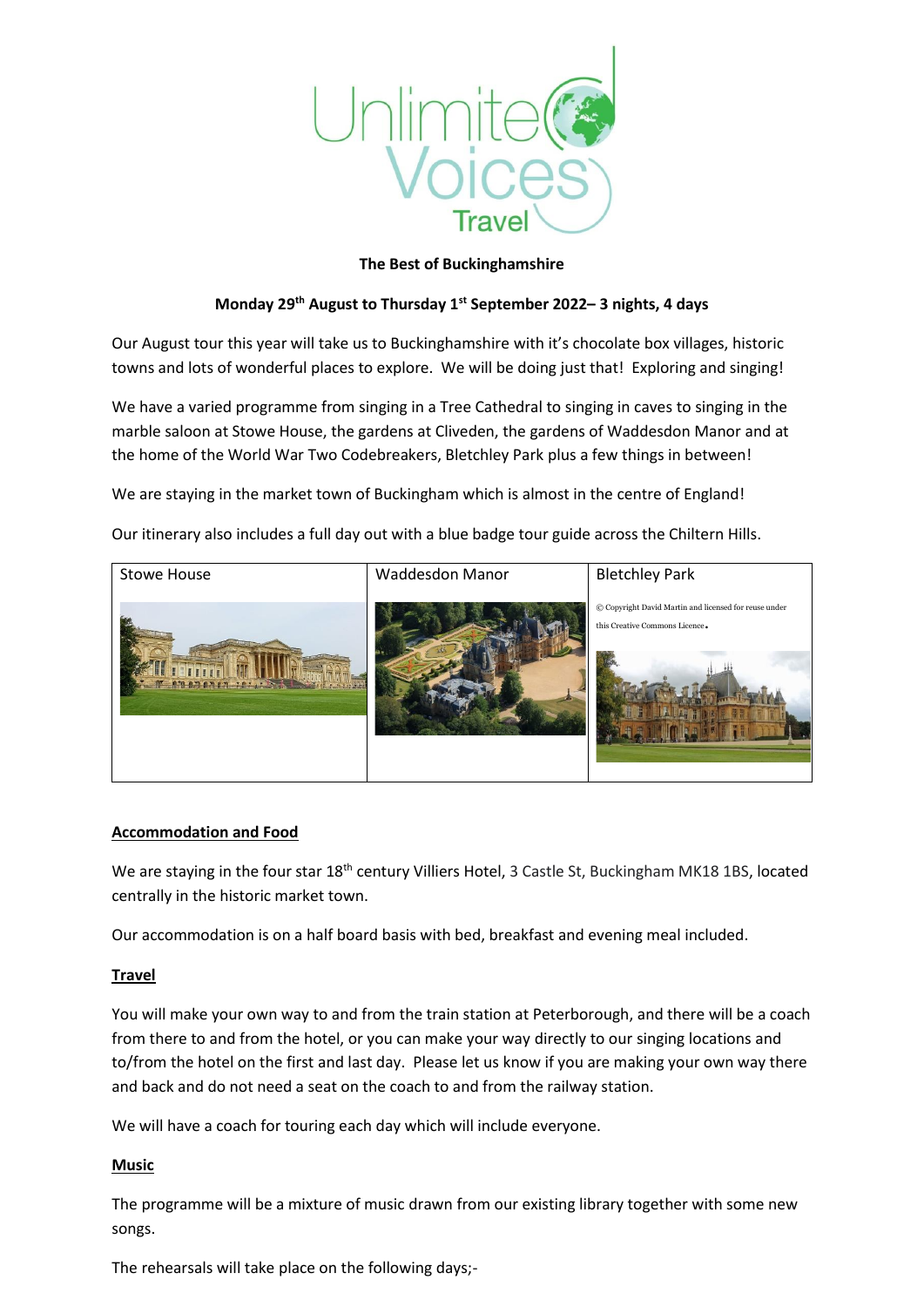Saturday 9<sup>th</sup> July 2022 - 12.30 to 5.30 pm - Cheadle Hulme Methodist Church, Ramilies Ave, Cheadle, SK8 7AL

Saturday  $13<sup>th</sup>$  August 2022 – 12.30 to 5.30 pm - Salendine Nook Baptist Church, Moor Hill Road, Salendine Nook, Huddersfield, West Yorkshire, HD3 3SF

Saturday  $27<sup>th</sup>$  August 2022 – 12.30 to 5.30 pm - Cheadle Hulme Methodist Church, Ramilies Ave, Cheadle, SK8 7AL

You will receive your music and CD electronically.

Our rehearsals will be recorded and if there is a suitable signal at the venue they will be live screened and if not they will be recorded and put up on line afterwards.

Our musical director for the tour will be Mitchell Wright and we will sing from books on the tour.

#### **Itinerary**

# **Day 1 – Monday 29th August 2022 – Travel to Buckinghamshire, en route Tree Cathedral, Milton Keynes and Bletchley Park**

Make your own way to Peterborough Railway station or to our singing location and on to Villiers Hotel.

11.30 pm Coach pick up from Peterborough Railway Station and transfer to The Tree Cathedral, Milton Keynes

12.45 pm Visit and sing at the Tree Cathedral, a unique cathedral in Milton Keynes, not made of bricks and mortar but made of bark and leaves! It is based on the outline of Norwich Cathedral.

1.30 pm Depart The Tree Cathedral

1.45 pm Visit and sing at the fascinating Bletchley Park, the country house and estate in Bletchley which was the home of the WW2 Codebreakers, and once Britain's best kept secret

5.00 pm Depart Bletchley Park

5.30 pm Arrive Villiers Hotel

7.30 pm dinner in the hotel.

# **Day 2 – Tuesday 30th August 2022 – Hellfire Caves, Cliveden House and Gardens, Marlow, River Thames**

Breakfast in the hotel.

08.30 am Depart Hotel

09.30 am Visit and Sing at the Hellfire Caves, a network of man-made chalk and flint caverns which extend 260m underground!

11 am Depart Hellfire Caves

11.30 am Visit and sing in the gardens at Cliveden. We have a tour of the house followed by exploration and singing in the gardens. Cliveden is the former home of the Astor family and now a 5 star luxury hotel.

2.00 pm Depart Cliveden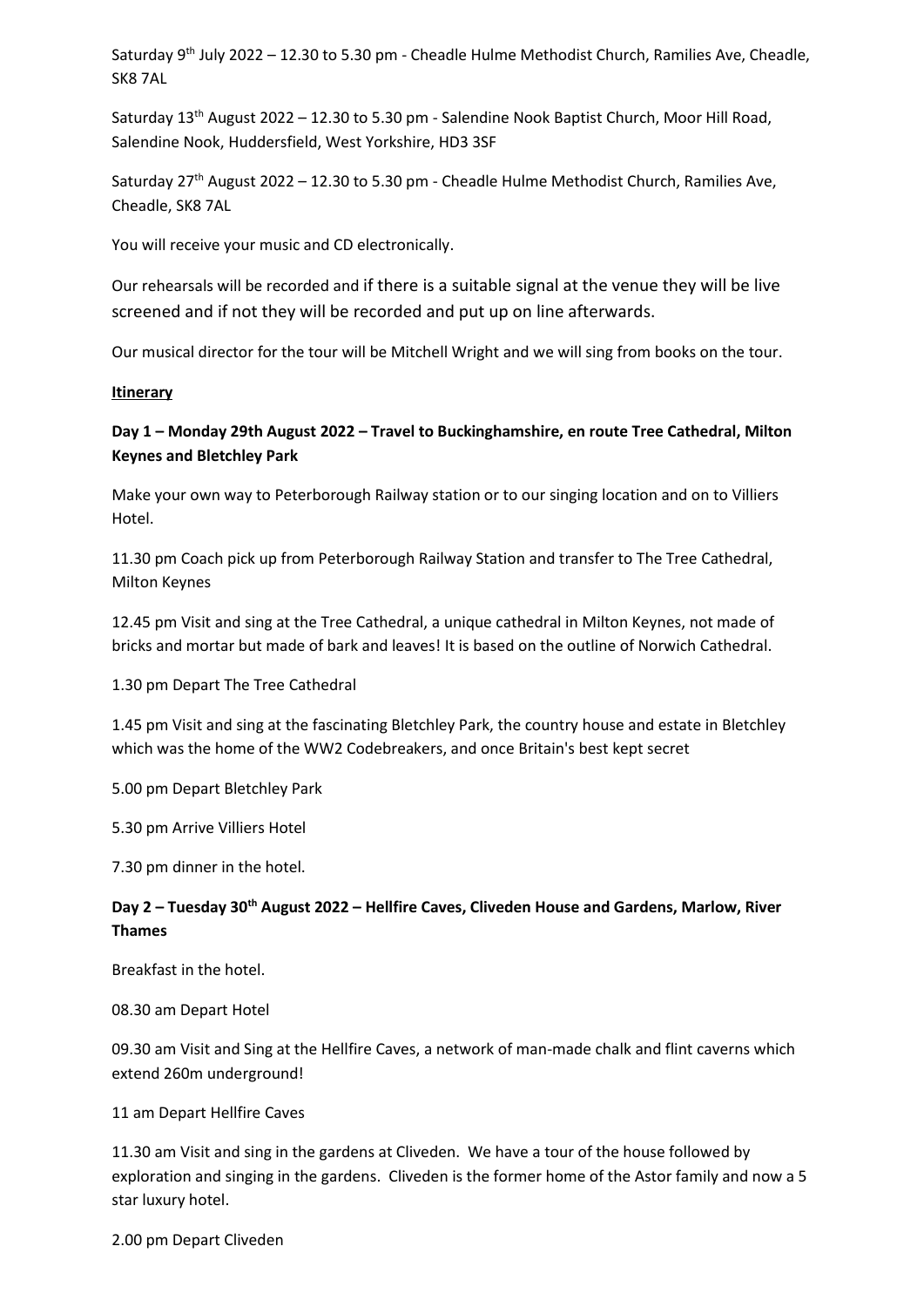2.30 pm Visit Marlow - Free time for late lunch

4.00 pm A trip down the Thames River on a boat with guided commentary on the outward journey and us singing on the way back!

5.00 pm Depart Marlow

6.00 pm Arrive Hotel

7.30 pm Dinner in the Hotel

# **Day 3 – Wednesday 31st August 2022 – A tour of Midsomer Murders country**

## Breakfast in the hotel

9.00 am Depart from the hotel to meet our Blue Badge Tour Guide Graham Horn who will give us a coach tour through the delightful lanes and villages of the Chiltern Hills (Area of Outstanding Natural Beauty). This is the area where long-running TV series Midsomer Murders is filmed. Fans of the series will recognise many locations. But don't worry if you have never seen it, you will all be able to sit back and enjoy some of the best scenery in Southern England.

There will be some singing stops along the way – including Dorchester Abbey (Dorchester on Thames and we are awaiting confirmation from St Mary the Virgin Church, Turville, the Vicar of Dibley Church – guess what we are hoping to sing there?!

4.45 pm Arrive back at Hotel

7.30 pm Dinner at the Hotel

## **Day 4 – Thursday 1st September 2022 – Waddesdon Manor and Stowe House and Gardens**

9.15 pm We check out of the hotel and board the coach bound for Waddesdon Manor

10 am Arrive at Waddesdon Manor for our visit to the house and gardens and singing in the gardens. It is a French Renaissance château, inspired by châteaux in the Loire valley, built by a Rothschild in the 19th century and filled with exceptional French furniture and English paintings. It is one of the most visited properties in the country!

## 12.30 Depart Waddesdon Manor

1.15 pm Arrive at the amazing Stowe House, classed as one of Britain's finest  $18<sup>th</sup>$  century gems, for our house tour and singing in the Marble Hall, under the domed ceiling inspired by the ancient Pantheon in Rome

2.45 We make our way to Stowe Gardens, one of the finest of Georgian landscape gardens with more than 30 temples and monuments, for our visit and singing.

4.45 pm Depart Stowe Gardens

6.30 pm Arrive at Peterborough Railway station for our fond farewells.

## **Timings**

The above itinerary timings may be adjusted nearer the time, but the arrival and departure times at the station will remain the same.

#### **Covid 19**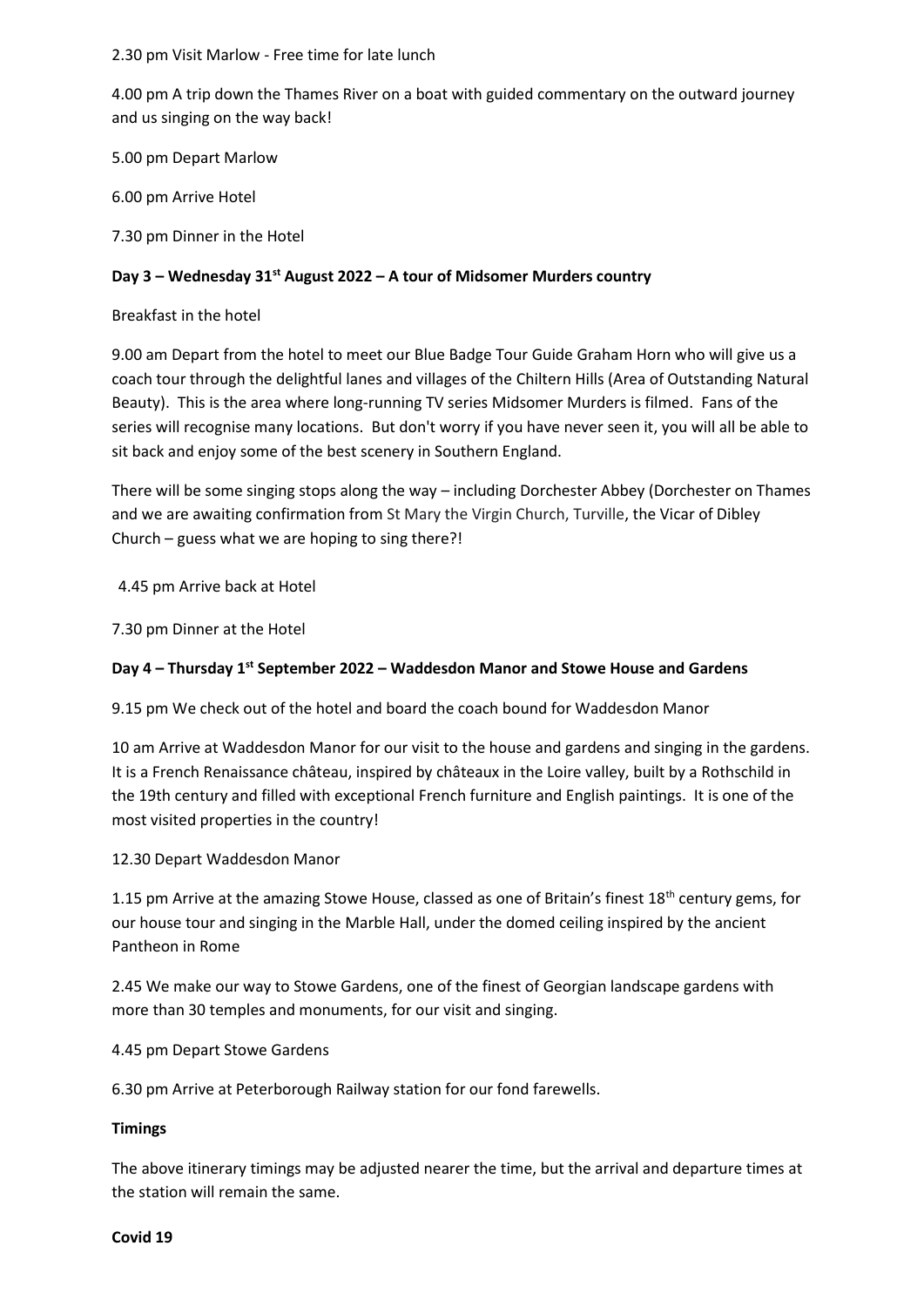The arrival of covid 19 in 2020 brought widespread uncertainty and disruption to everyone and everything. Travel, tourism and singing were all hugely affected. All our 2020 tours were rescheduled but we were delighted to get out and about in 2021 and enjoy some fabulous tours and we look forward to our tours in 2022 with some amazing singing venues. Going forward we will follow guidelines and conduct supplier audits as necessary as close to the tours as possible to take on board the prevailing government information at the time.

For up the most up to date information as to covid precautions and preventions we recommend you visit the Public Health England website - [https://www.gov.uk/government/organisations/public](https://www.gov.uk/government/organisations/public-health-england)[health-england](https://www.gov.uk/government/organisations/public-health-england)

#### **Prices and Booking**

The singing fee is £95 payable either with your application or by Monday 9<sup>th</sup> May 2022. For the package prices please see the booking form below.

Please complete the booking form below and return it to us by Friday 26<sup>th</sup> November 2021 so we can secure your accommodation. Once we get sufficient numbers, we will keep the bookings open thereafter for as long as we can, but prices cannot be guaranteed.

Please refer to our terms and conditions on our website or request a copy directly from us.

Please ensure you supply us with an up to date e-mail address for yourself so that we can correspond with you through email. Please advise us if you are unable to receive emails and we will post things out to you.

**Please tick this box to give your consent to us using your data to keep you informed of news, events, rehearsal details and schedules for UVT. Please see privacy statement on our website.** 

**Please note once we have sufficient numbers we will confirm your application to you.**

**Please make sure we have confirmed your place before you book your transport.**

**Please return your application forms as soon as possible to:- The Best of Buckinghamshire 2022, Unlimited Voices Travel, 92 Thirsk Road, Northallerton, North Yorkshire, DL6 1PL.** 

| Lead Name      |           |
|----------------|-----------|
| Address        |           |
|                |           |
|                |           |
|                | Post Code |
| Home Phone No. | Mobile No |
| Email address  |           |

# **The Best of Buckinghamshire 2022– Booking Form - 29th August to 1 st September 2022**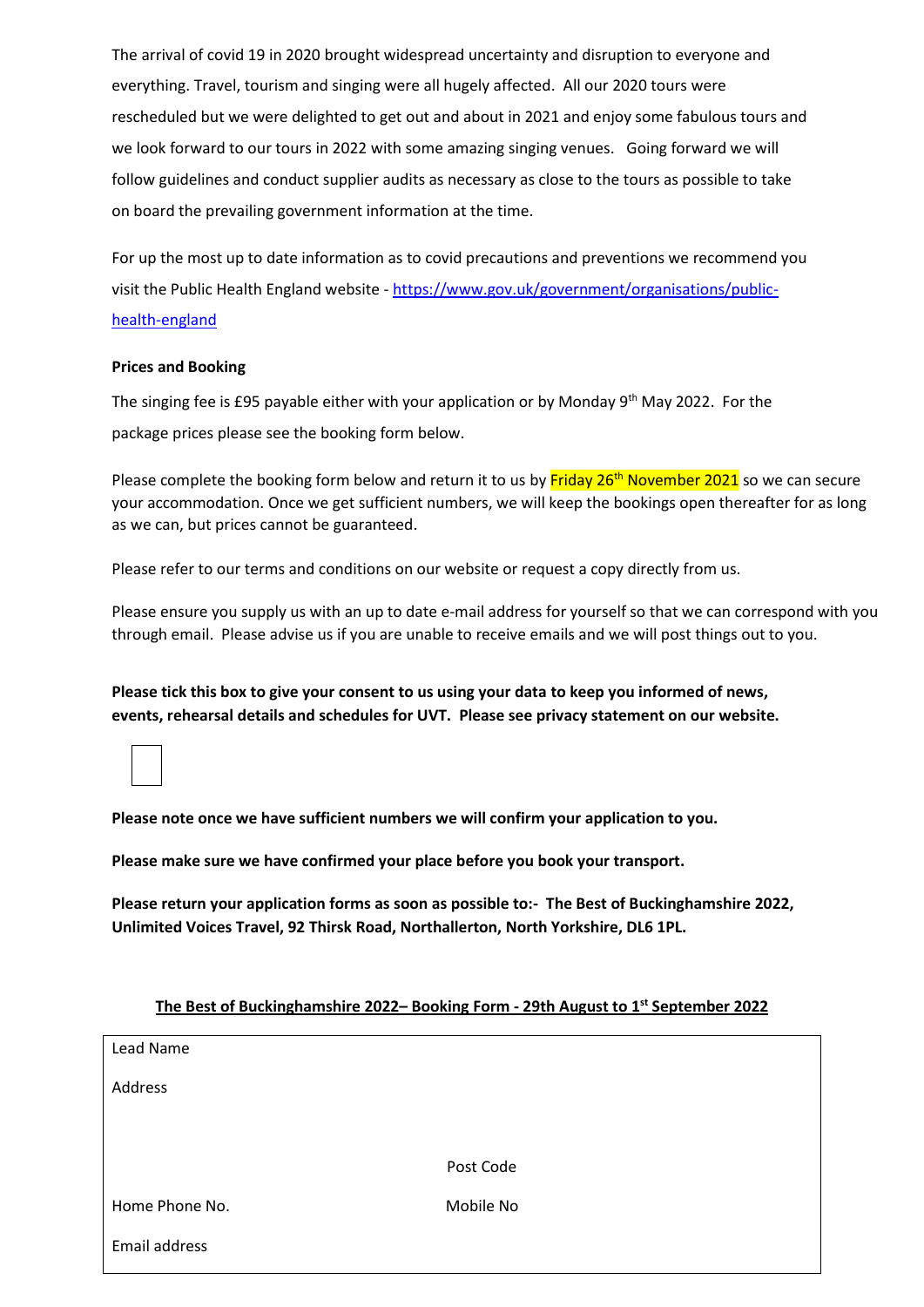**Please note that all correspondence relating to the payment for this trip will be forwarded to the lead name only as our system does not enable us to duplicate it. PLEASE THEREFORE MAKE SURE YOU PASS IT ON TO EVERYONE ON YOUR FORM. With regard to other information relating to the trip if you wish us to send it to everyone on your form please include their email address below.** 

| Individual names of all<br>participants including lead name | If singing<br>please<br>indicate<br>voice type<br>including<br>$1$ or $2$ | Age/DOB | <b>**E-mail address</b> |
|-------------------------------------------------------------|---------------------------------------------------------------------------|---------|-------------------------|
|                                                             |                                                                           |         |                         |
|                                                             |                                                                           |         |                         |
|                                                             |                                                                           |         |                         |

### **Room Requirements -** Please circle - **Single Double Twin**

| The Full Package $-$ 3 Nights/4 days $-$ as per the above itinerary | <b>Price Per Person</b> |
|---------------------------------------------------------------------|-------------------------|
| Single – Price per person                                           | £740                    |
| Double/Twin - Price per person                                      | £665                    |

Special Requirements (i.e. Mobility) and dietary requirements

**Coach Transportation from Peterborough Railway Station out and back**

**YES NO**

**Please ensure you fill in this section by circling your choice to let us know if you require coach transport on the first and last day.** 

Please note an administration fee of £10 will be applied to all changes after the initial booking and to any late payments.

#### **Deposit & Balance Due**

**Deposit on Application - £125 per person, Balance due Monday 27th June 2022.**

Please pay by bacs (details below) or alternatively send a cheque payable to **Unlimited Voices Travel, noting on the back of the cheque what the payment is for**. **Please note that all monies are strictly non-refundable once the trip has been confirmed.** 

**By applying and paying a deposit you agree to our terms and conditions which are available on our website. If you are unable to obtain access to these please request a copy directly from us.**